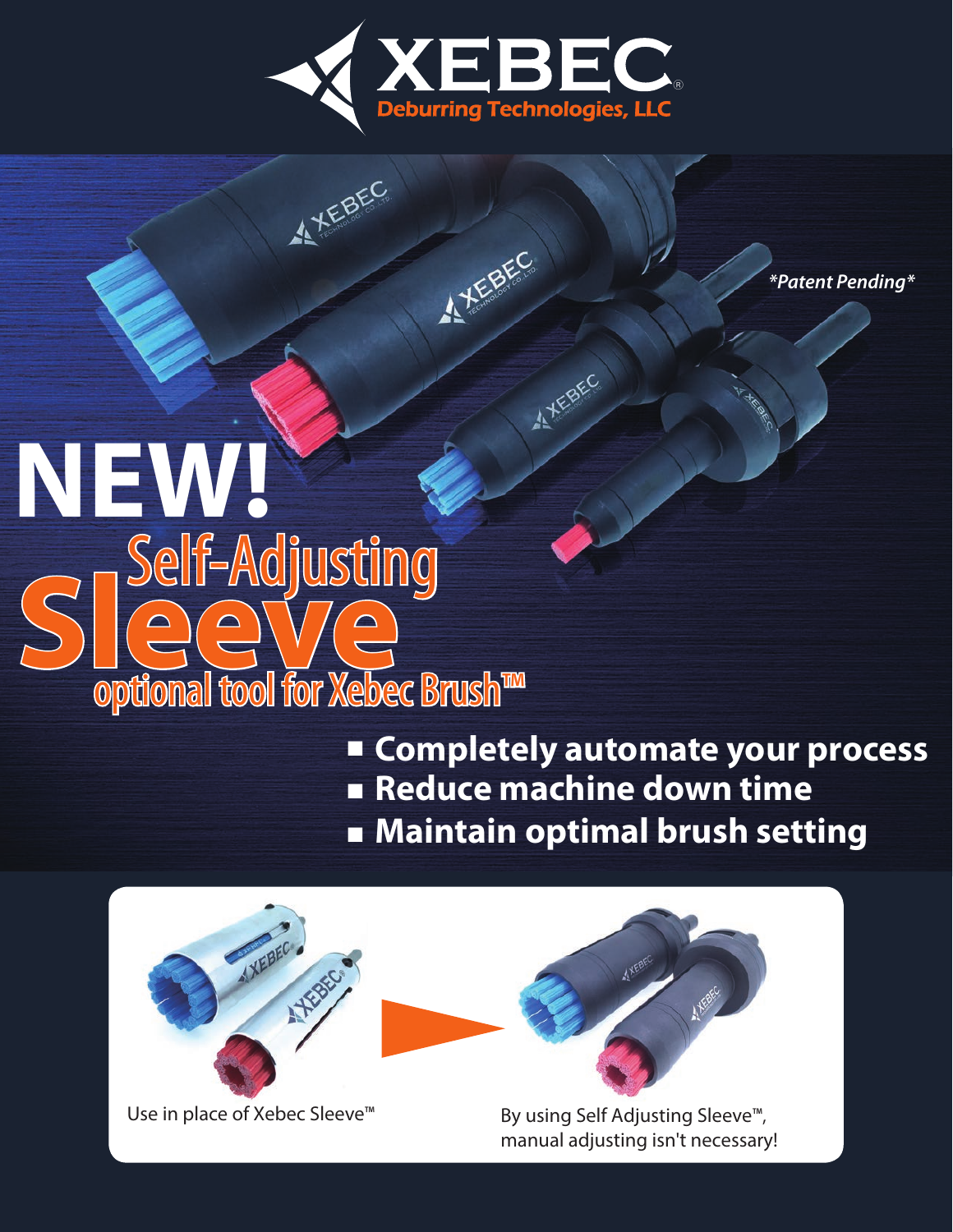### **Advantages**

### **Manual projection adjustment no longer necessary**



**How It Works** The side gear passing through the rack gear enables to adjust the desired amount **How It Works** of projection. Projection can be set to your preferred length (0.05 to 1 mm). of projection. Projection can be set to your preferred length (0.05 to 1 mm).

### **1 Operations of the Self Adjusting Sleeve**™

1 Always check that mating gears are in the engaging direction.



**3** As shown in the figure at right, move the sleeve in the following order: A-B-C-D.

2 Adjust the positions and heights of the rack gear and the side gear.



4 By adjusting the passing through distance of B, the amount of projection can be can be set.

\*Upper limit feeding speed for rack gear passing through time : F=10000 mm/min



#### **Amount of projection adjustment**

Projection amount of 0.05 mm to 1 mm per operation can be set. The amount of correction can be adjusted by increments of 50μm.

Refer to user manual for correlation between side gear and amount of projection

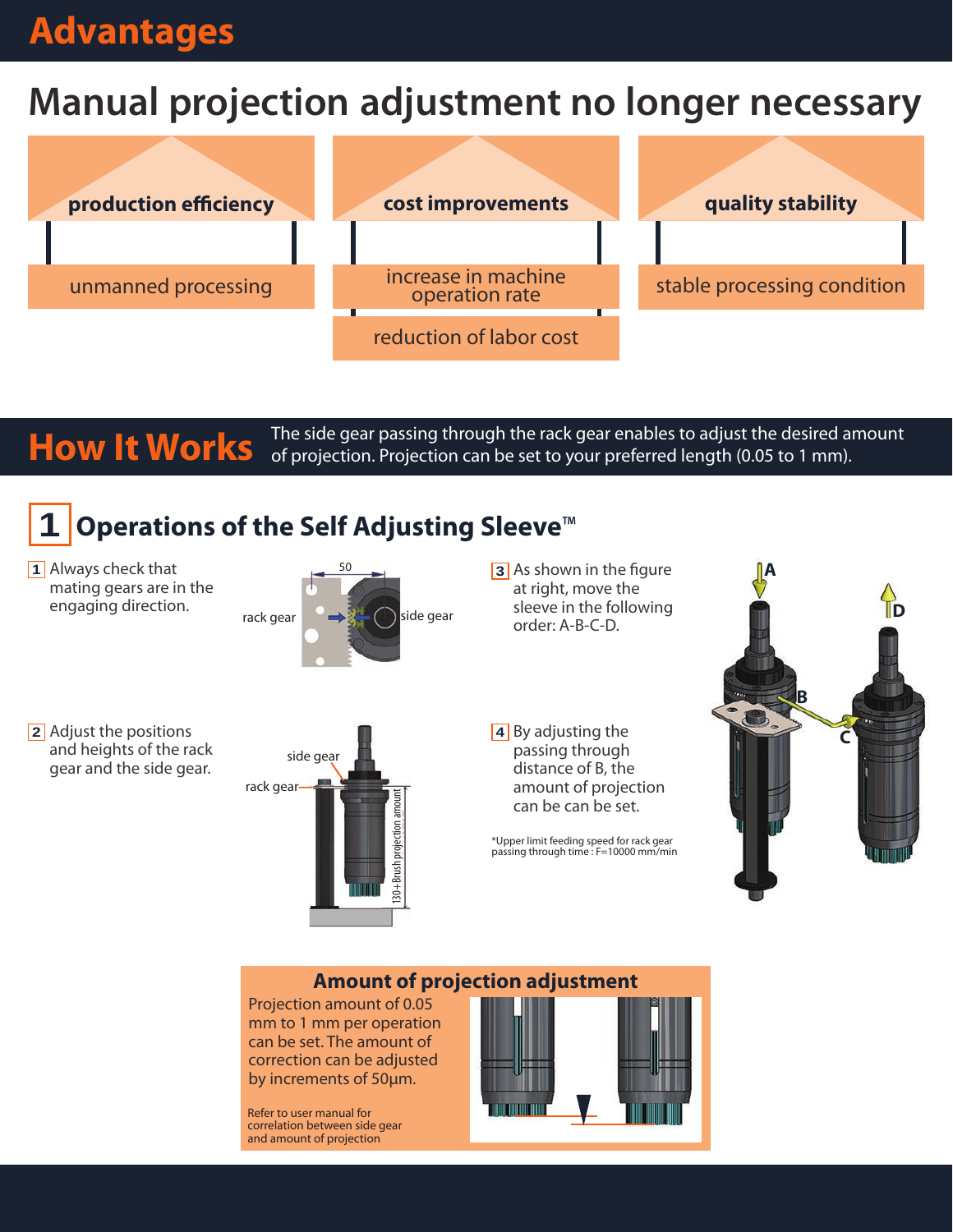



### **2 Check of the Self Adjusting Sleeve**™ **fixing, rack & operation range**

- 1 Mount the rack gear to avoid interference (with fixtures, etc.) and in a position where the operation can be achieved (tool operations area) as shown in Figure 2.
- Securely fix the rack gear. The inclination of **2** the longitudinal direction of the rack gear to the slide axis has to be below 0.1mm.
- 

below 0.1mm





Operation range when the sleeve passes through the rack gear.

With the main spindle at its normal **3** orientation angle, mount the tool assembly on the main spindle so that the side gear of the sleeve main body is directed towards the rack gear.

### **3 How to decide projection adjustment cycle**

Find the smallest depth of cut. Check the amount of brush wear after one pass. Adjust the projection before deburring performance drops. (You do not have to adjust it every pass as long as burr can be removed.)

For example, when brush traveling distance is 2,000 mm and brush wears 50μm, you adjust the projection every 10 processes (0.5mm brush wear) or 40 processes (2mm brush wear). Depends on your cycle time.

**product code W1 (mm) W2 (mm) L1 (mm) L2 (mm) H1 (mm)** XP-AUT06M 10 75 50 155 85 XP-AUT15M | 10 | 75 | 50 | 155 | 95 XP-AUT25M 15 100 60 180 130 XP-AUT40M 15 100 60 180 180